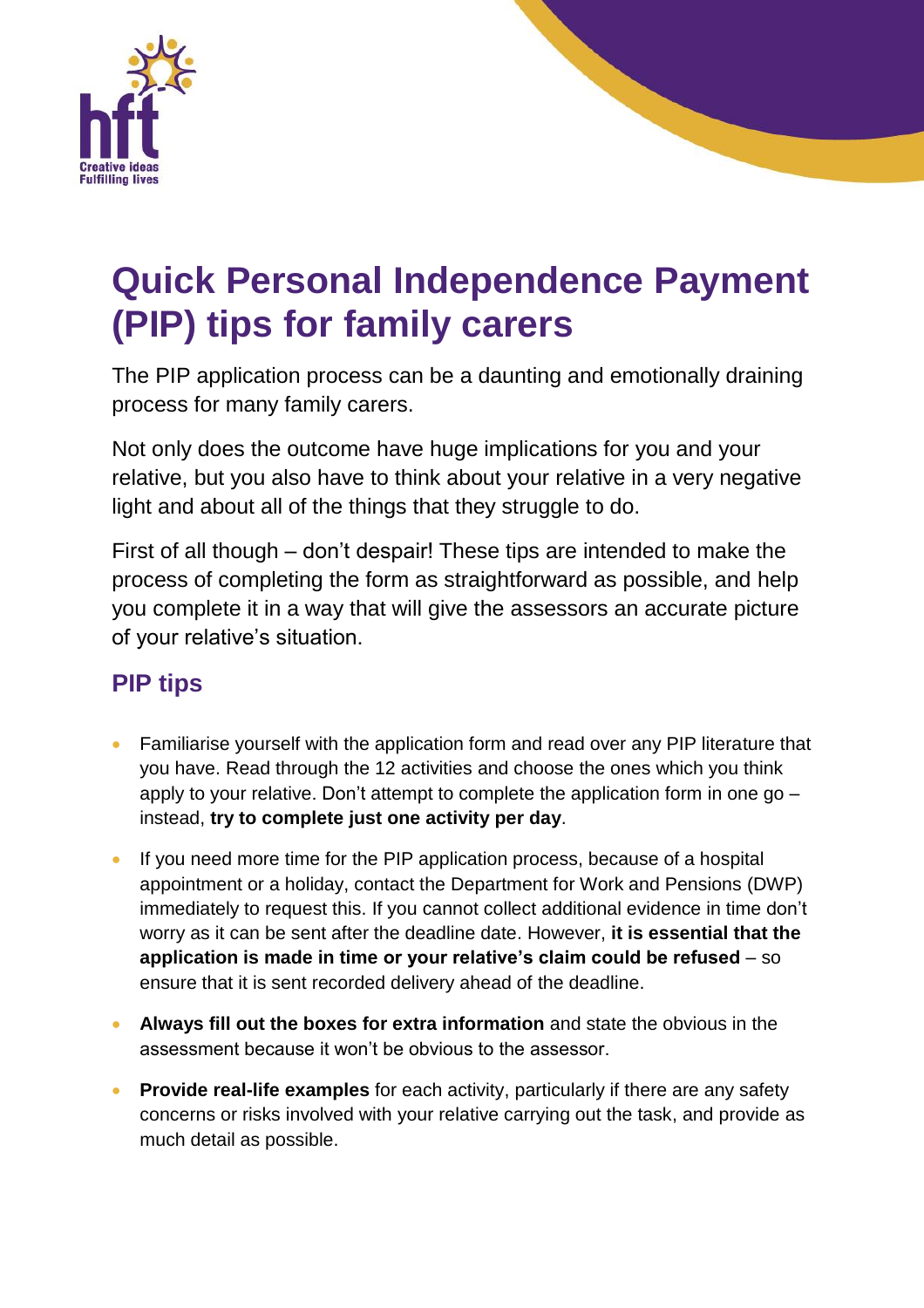- Assessors must consider the following factors for each activity:
	- o the **approach** (how the person carries out the task, what assistance is required, and how long it takes to complete the task and whether it is safe)
	- o the **outcome** (whether the activity can be successfully completed and to what standard)
	- o the **impact** (the effect that reaching the outcome has on the individual and others, and whether the individual can repeat the activity in a reasonable timeframe to the same standard)
	- o the **variability** (how an individual's approach and outcome changes overtime, and what impact this has on them).

So think about: what your relative's health condition or disability is, and how this impacts on each activity; the problems and challenges associated with carrying out each activity; whether the problems arise during the morning, evening, at night, or all of the time; how your relative's condition varies, from day-to-day or week-to-week, and how much it varies; and what problems your relative experiences when they are at their best, worst and average.

- **Consider keeping a diary** for the next two weeks of how your relative is affected day-to-day by their health condition or disability. This will help to evidence their daily challenges and any fluctuating conditions.
- **Remember the 'reliability' factor**. A person must be able to carry out an activity safely, to an acceptable standard, repeatedly, and in a reasonable time period. If the person is not able to do an activity 'reliably', in all the four ways listed above (even with an aid or appliance), then they cannot do that activity.
- **Include details of any help needed** even if your relative does not receive that help. Make reference to any supervision, prompting or assistance needed or provided from another person, and list any aids (eg a walking stick), appliances (eg a wheelchair) or personalised technology (eg a safety kettle) that your relative uses or needs.
- **Consider writing your own report** about what you feel your relative's challenges are. This is also your opportunity to tell the DWP if you feel that your relative would not cope with a face-to-face assessment and why. Similarly, if your relative has mobility problems and would struggle to get to an assessment centre then this is your opportunity to request a home visit.
- **Keep a photocopy of the application form**, and staple any additional pages to the original that you intend to send to the DWP. Write your relative's name, national insurance number and date of birth on the top of each additional page.